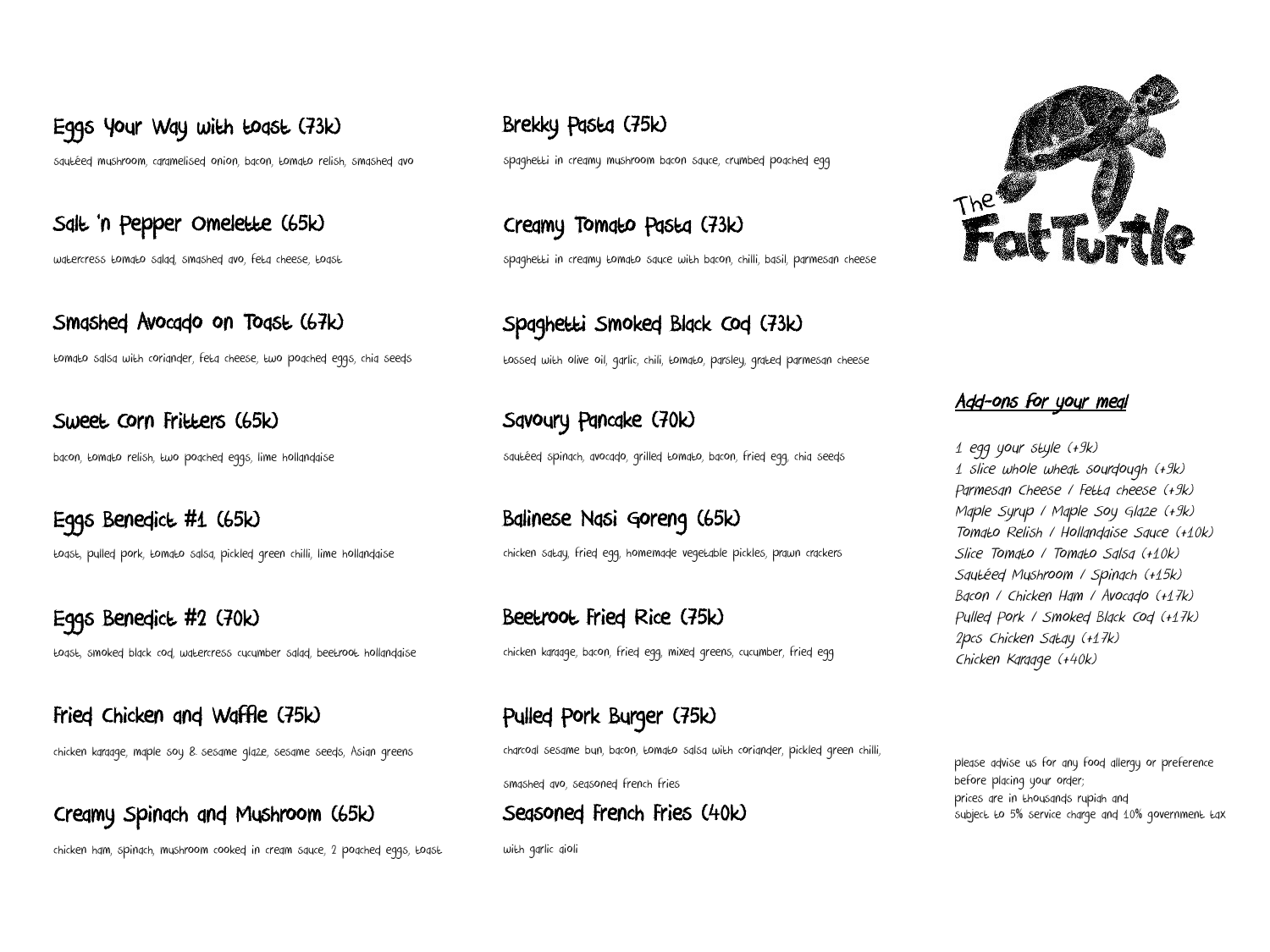## Toast (17k)

2 slices of whole wheat sourdough, with butter & strawberry gel

Croissant (25k)

with butter & strawberry gel

#### Banana Bread French Toast (55k)

caramelised banana, butter cookie crumbs, vanilla ice cream

## Salted Eggyolk Croissant (45k)

buttery flaky croissant with salted eggyolk custard filling

# Croffle (45k) \*LIMITED MENU\*

croissant waffle with cream cheese brulee,

homemade berry jam, strawberries

#### for your little ones

Plain Pancake with Maple syrup 40k Plain Waffle with Maple syrup 42k Spaghetti with butter or tomato 40k

#### Brioche French Toast (65k)

Dulce de leche, butter cookie crumbs, vanilla ice cream, berry jam, strawberries

### frozen Matcha Yoghurt Parfait (55k)

cashew granola, yoghurt, strawberries, banana, berry jam, cookie crumble

# Nutella Waffle (70k)

Milo dust, banana, chocolate sauce, chocolate soil, vanilla ice cream

#### Red Velvet Pancake (75k)

cream cheese mousse, chocolate soil, caramel honeycomb, vanilla ice cream

Papaya Bowl (70k) cashew granola, yoghurt, chia pudding, strawberry, banana, honey, pepitas



Please wear your mask at all times when not eating / drinking

Always apply social/physical distancing measure

clean your hands with soap and running water after handling cash, before and after eating

No Outside Food and Drinks are allowed

Breakages caused by customers are to be compensated Please take a good care of your child

No Split Bills for more than 4 parties or during peak period

 $\circledcirc$   $\circledcirc$ 

We thank you for your understanding and for the love and support given to this small business

 $\circledcirc$   $\circledcirc$ 

#### please advise us for any food allergy or preference before placing your order; prices are in thousands rupiah and subject to 5% service charge and 10% government tax

#### Add-ons for your meal

Nutella / Peanut Butter (+9k) Honey / Maple syrup (+9k) a slice of Banana bread (+15k) a scoop of Vanilla ice cream (+15k) Cream cheese mousse (+10k) strawberry / banana (+7k)